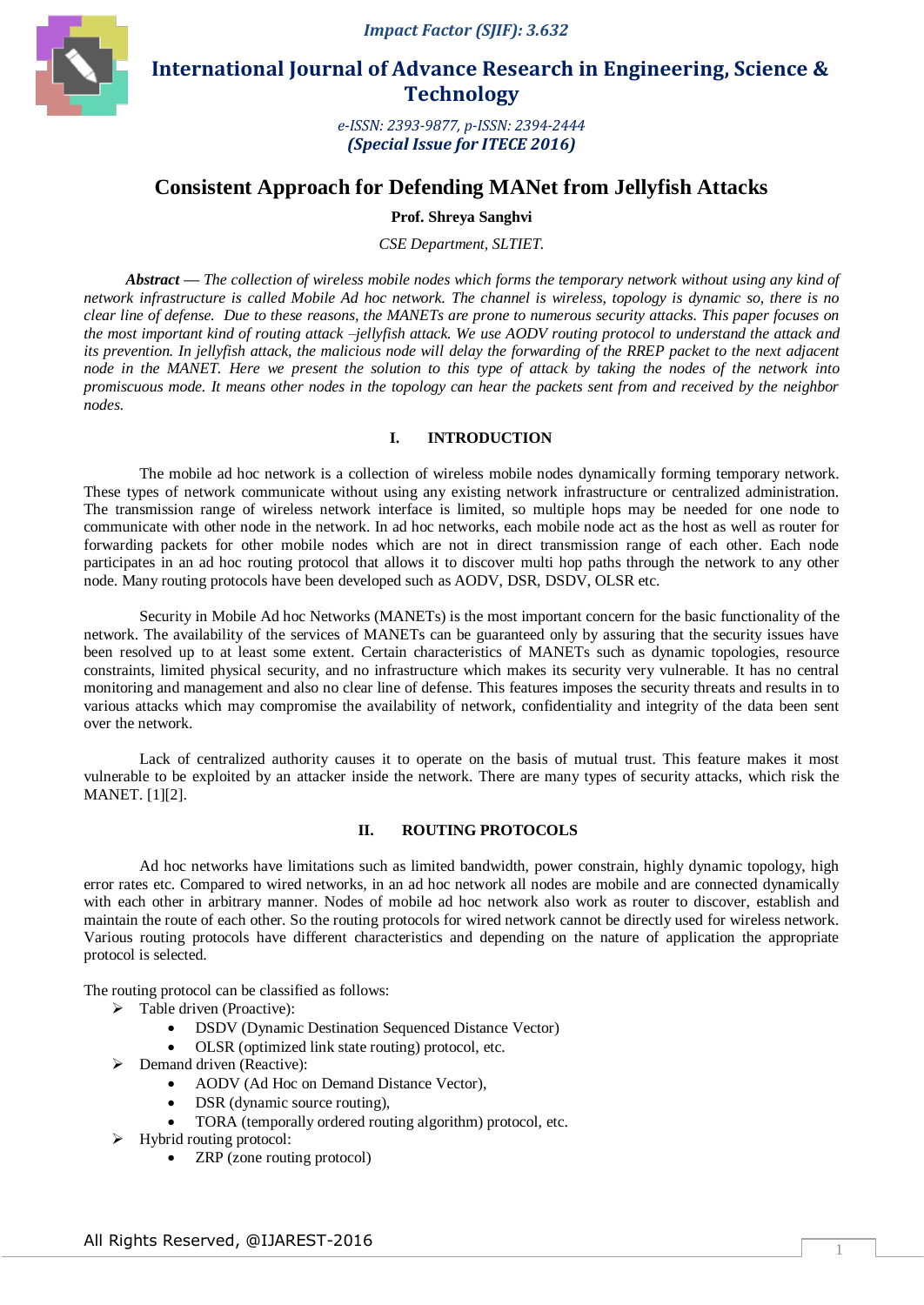Reactive routing protocols can be dramatically reduce routing overhead because they do not need to search for and maintain the routes on which there is no data traffic. This property is very appealing in the resource limited environment.



FIG 1: classification of routing protocols

#### **III. OPERATION OF AODV (Ad Hoc On Demand Distance Vector) Protocol**

It is a reactive routing protocol, meaning that it establishes a route to a destination only on demand. AODV is, as the name indicates, a distance-vector routing protocol. AODV avoids the counting-to-infinity problem of other distancevector protocols by using sequence numbers on route updates, a technique pioneered by DSDV. AODV is capable of both unicast and multicast routing [3].

There are mainly three types of routing protocols are available for MANETs: Proactive routing protocols, Reactive routing protocols and Hybrid routing protocols. Proactive protocols are those which continuously checks for the topology of the network nodes. So when there is need of route to any source to destination then it is always available. This protocol increases the overhead as the cost of maintaining the network might be very high if network topology is changing frequently. Reactive protocol establishes the route only when it is required. It does not check the network topology continuously. So it is considered as resource preserving protocol. Hybrid protocols are combination of both. In this paper wee analyze the security threats on AODV protocol.

AODV is a well-known and one of the standard reactive routing protocol for MANETs which provides dynamic, self-starting and multi hop network. It is the reactive routing protocol which does not need to maintain the routing table in advance for every node [4]. AODV operates in two phases 1) Route Discovery and 2) Route maintenance. Whenever a source node needs to communicate with another node for which it has no routing information, Route Discovery process is initiated by broadcasting a Route Request (RREQ) packet to its neighbors. Each node has its own sequence number and this number increases when links change. Each node judges whether the channel information is new according to sequence numbers. Figure 2 illustrates the route discovery process in AODV. In this figure, node S is trying to establish a connection to destination D. First, the source node S refers to the route map at the start of communication. In case where there is no route to destination node D, it sends a Route Request (RREQ) message using broadcast-ing. RREQ ID increases one every time node S sends a RREQ. Node A and B which have received RREQ generate and renew the route to its previous hop. They also judge if this is a repeated RREQ. If such RREQ is re-ceived, it will be discarded. If A and B has a valid route to the destination D, they send a RREP message to node S. By contrast, in case where the node has no valid route, they send a RREQ using broadcasting. The exchange of route information will be repeated until a RREQ reaches at node D. When node D receives the RREQ, it sends a RREP to node S. When node S receives the RREP, then a route is established. In case a node receives multiple RREPs, it will select a RREP whose the destination sequence number (Dst Seq) is the largest amongst all previously received RREPs. But if Dst Seq were same, it will select the RREP whose hop count is the smallest [5].

In Figure 3, when node B detects disconnection of route, it generates Route Error (RERR) messages and puts the invalidated address of node D into list, then sends it to the node A. When node A receives the RERR, it refers to its route map and the current list of RERR messages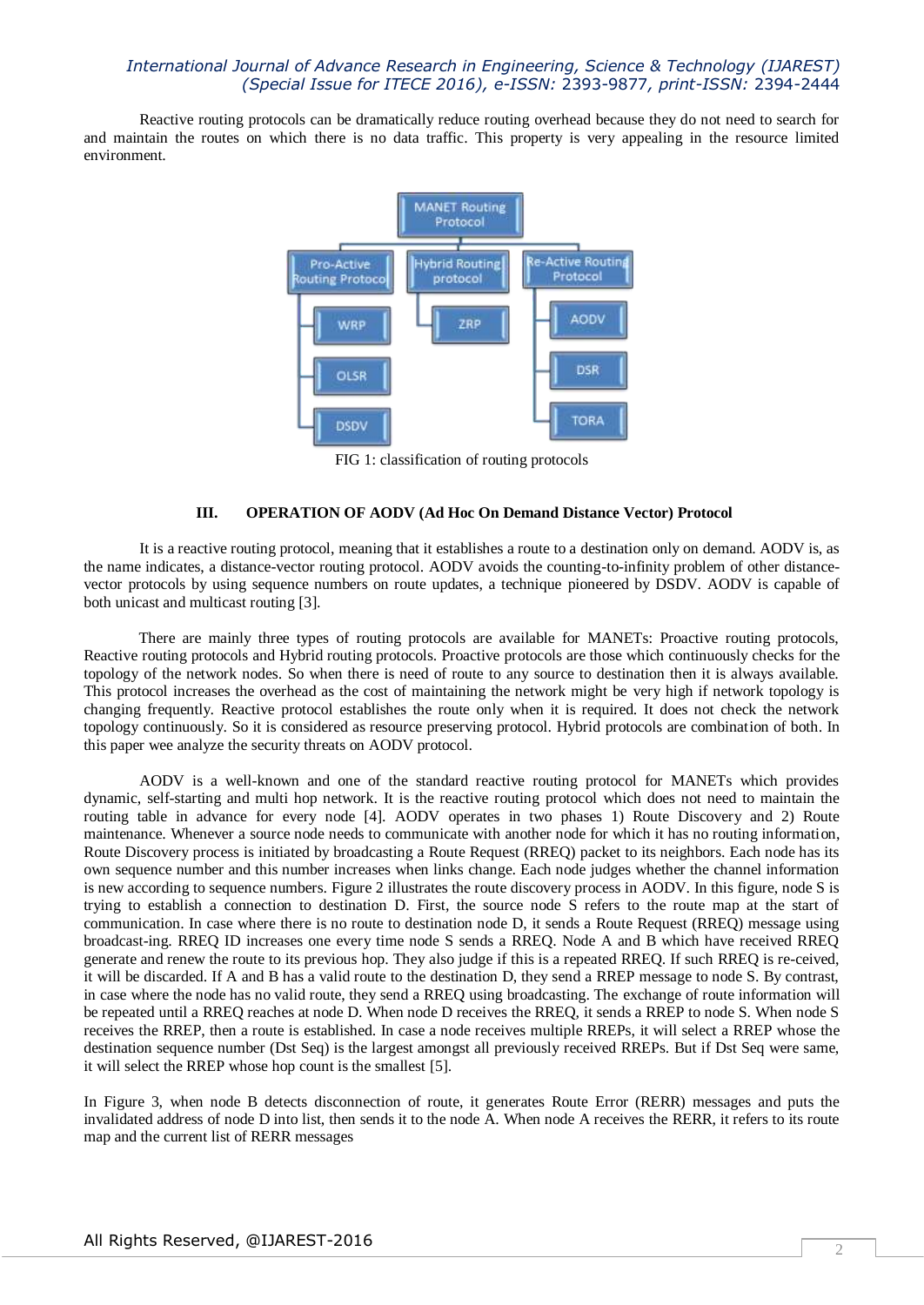

Fig2: route establishing

If there was a route to destination for node D included in its map, and the next hop in the routing table is a neighboring node B, it invalidates the route and sends a RERR message to node S. In this way, the RERR message can be finally sent to the source node S.[6]



Fig3: route establishing

# **IV. LITERATURE SURVEY**

In jellyfish attack, the attacker injects the unwanted delays in the network. In this type of attack, the attacker node first gets the access of the network and become a part of it. Then it introduces the delays in the networks by delaying all the packets that it receives, once the delays are propagated then packets are released in the network. This causes the high end to end delay, also the overall performance of the network decreases considerably .



Fig4: jellyfish attack

It is not always the case that malicious node does not obey the rules of routing protocol. But it is difficult to distinguish the jelly fish attack from the network congestion and packet losses that occur naturally in the network. So jelly fish is hard and resource consuming to detect. This attack can be carried out by variety of mechanisms. [5]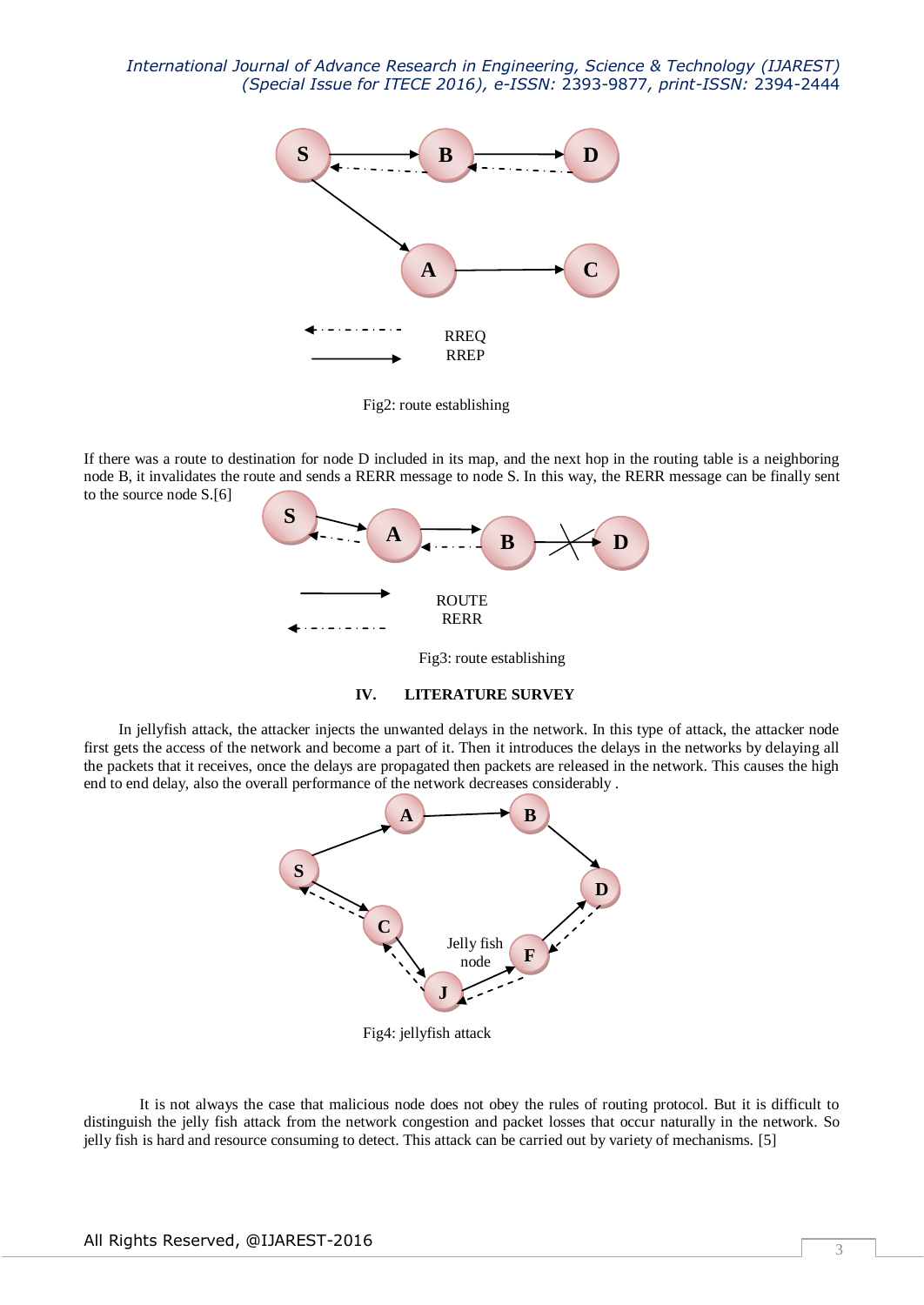One of the mechanisms of the jellyfish attack consists in a node delivering all received packets, but in scrambled order instead of the canonical FIFO (first in first out) order. This attack cannot be successfully opposed by the actual TCP packet reordering techniques, because such techniques are effective on sporadic and non-systematic reordering. The second mechanism is the same as that used in the shrew attack, and involves performing a selective black hole attack by dropping all packets for a very short duration. The flow enters timeout at the first packet loss caused by the jellyfish attack, then periodically re-enters the timeout. The third mechanism consists in holding a received packet for a random time before processing it, increasing delay variance which increases the average end to end delay of the network. This causes TCP traffic to be sent in bursts, therefore increasing the odds of collisions and losses, and it causes an incorrect estimation of the available bandwidth in congestion control protocols based on packet delays.

As shown in figure 4, the J node the jelly fish node. Here we concentrate on jelly fish delay attack. We consider that J node is imposing the unnecessary delay in the network. The jelly fish node will keep all the packets coming to it for some time and then it will forward it to its neighboring nodes [7]

## **V. PROPOSED METHOD TO PREVENT JELLY FISH ATTACK**

We propose a method which uses the promiscuous mode to prevent black hole and jelly fish attack. This mode allows a node to intercept and read each network packet that arrives in its entirety. It means that if node A within the range of node B, it can overhear communication to and from B even if those communication do not directly involve A.

Jelly fish node imposes the unnecessary delay in forwarding the packets to its next nodes. The proposed algorithm detects if the node is making delay in forwarding the packets to other nodes. Once it is detected that particular node adds unnecessary delays to the network by not forwarding the packets received by it immediately, then we can announce that particular node as jelly fish node.

The method for detecting the jelly fish node is as follows.

Consider node S wants to communicate with node D, and the G is the malicious node. Node S will broadcast the RREQ in the network and will wait for RREP packet to obtain the fresh route to destination D. Here the nodes are in promiscuous mode. So each node can hear the packets sent to and from the other nodes in that range. Suppose node S has sent the RREQ packet to node G, then node N who is neighbor of node G is operating in promiscuous mode. So node N will come to know that packet has been sent to node G. Also whenever node G will forward the packet to the next hop, then also node N will come to know. We can use this important property of promiscuous mode to detect the delay. The neighbor node N will record the time of arrival of RREQ packet. It will also record the time at which that node forwards the RREQ to other node. If the time span between arrival of packet and forwarding of packet is in the permissible interval, then that node is good node. But if time span between arrival and dispatch or forwarding of the packets is higher than a permissible time, then that node is declared as jelly fish node.

Notations: RREQ: Route Request Packet RREP: Route Reply Packet S: Source D: Destination flag: Flag value true for jelly fish node packet\_sending\_time: Time at which packets are sent by the node packet\_receiving\_time: Time at which packets are sent by the node time\_span: difference between packet\_sending\_time and packet\_receiving\_time permissible\_time: Allowable time delay in forwarding packets

Step 1: (Initialization Process)

Start the route discovery phase with the source node S. Source node will broadcast the RREQ to its neighbors.

Step 2: (Set flag value)

Set original\_destination\_path = false; flag=false;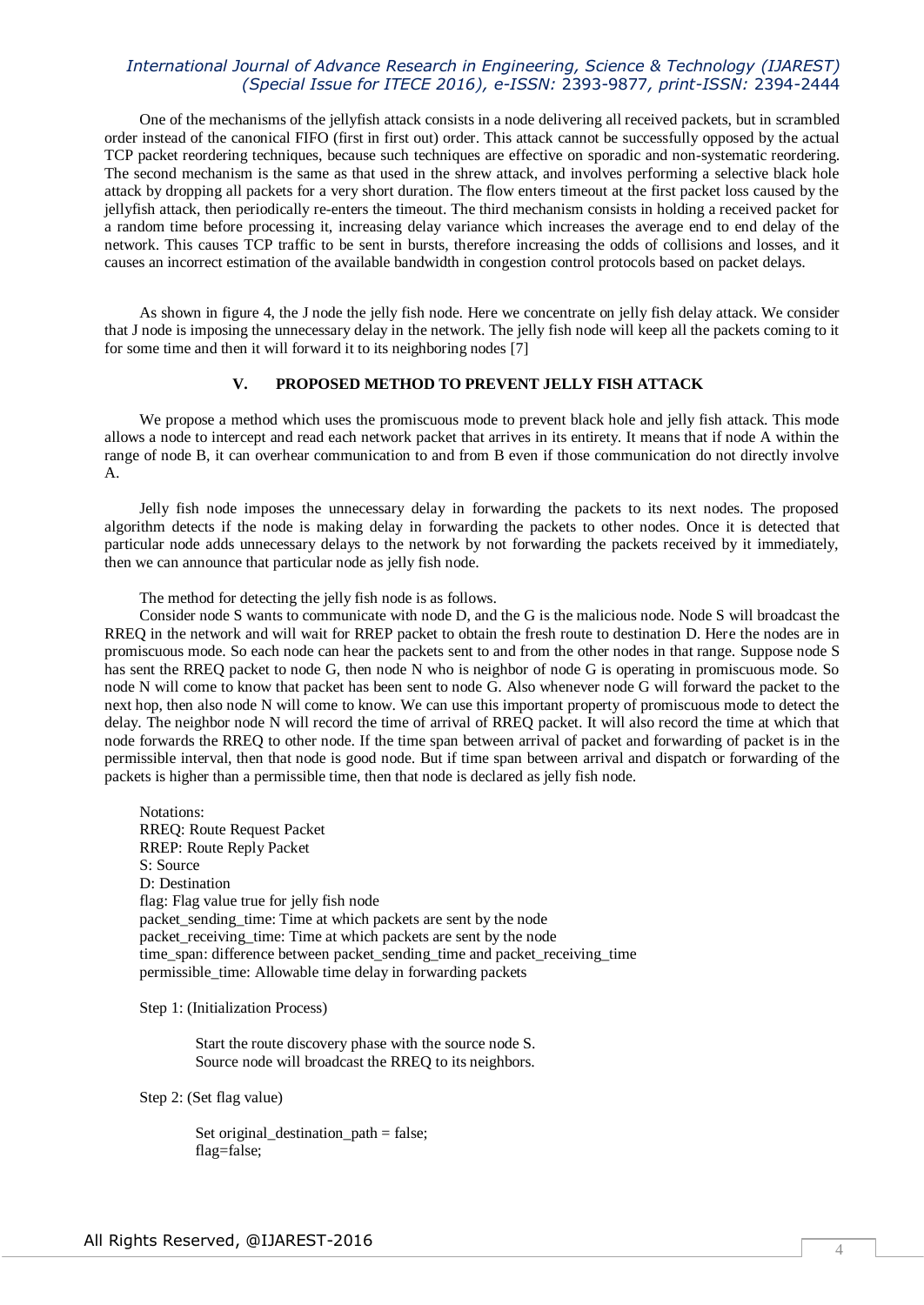Step 3: (Calculate the time\_span)

// As the nodes are in promiscuous mode, they are able to listen the packets to and from the neighboring node.

> Calculate the time\_span value at its neighbor node. time\_span = packet\_sending\_time – packet\_receiving\_time;

Step 4: (Identify and remove jelly fish node using promiscuous mode)

If( time\_span > permissible\_time) { Flag=true; // this node is jelly fish node } If(flag  $=$ true) // if node is jelly fish { Generate Alarm packets containing node\_id of jelly fish node Broadcast the Alarm packets. }

Step 5: (Storing jelly fish node id in detain\_list)

Each node will store node\_id in Alarm packet in the detain\_list detain\_list will be check by each node before forwarding the RREQ.

#### **VI. TESTING AND RESULTS**

### **A. End to end delay**

**Table 1 End to end delay for jelly fish attack**

| <b>Pause</b><br>time | <b>AODV</b> | <b>JFAODV</b> | <b>PJFAODV</b> |
|----------------------|-------------|---------------|----------------|
| <b>100</b>           | 1.3         | 1.54          | 1.4            |
| <b>200</b>           | 1.5         | 1.59          | 1.51           |
| 300                  | 0.7         | 1.56          | 1.23           |
| 400                  | 0.9         | 1.8           | 1.2            |
| 500                  | 1.1         | 1.98          | 1.3            |

Figure 5 shows the end to end delay versus pause time graph for jelly fish attack. The average end to end delay for AODV is 1.1 sec, for jelly fish delay AODV is 1.694 sec and for prevented jelly fish attack is 1.3 sec. the proposed solutions reduces the delay by 0.4 seconds.



**B. Throughput** The table 2 shows the throughput for AODV, AODV under jelly fish delay and prevented AODV against jelly fish attack. The throughput of AODV is 144.51 Kbps, for AODV under jelly fish attack is 73.31 Kbps and for prevented AODV against jelly fish attack is 98.5 Kbps.